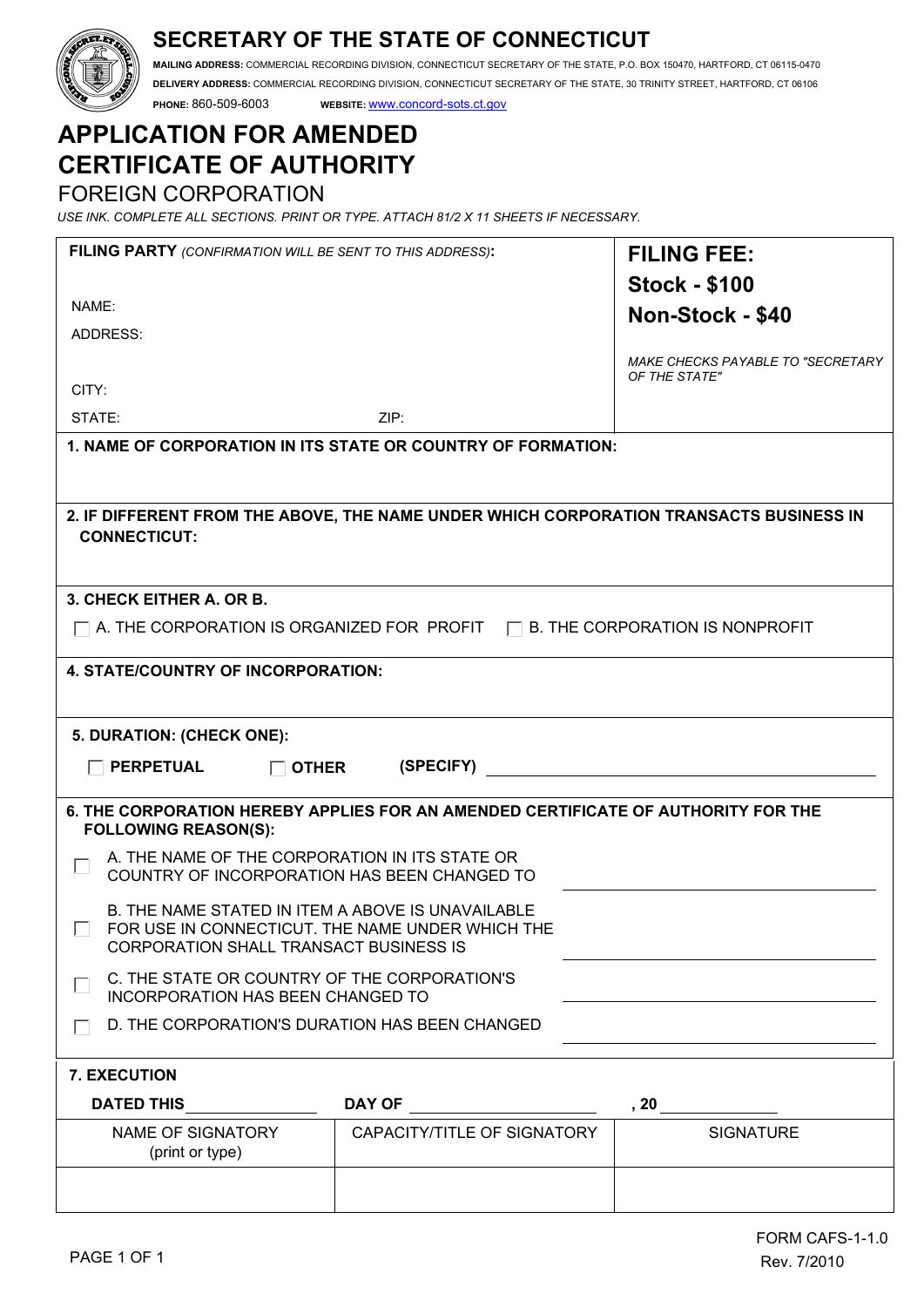#### **INSTRUCTIONS**

- 1. NAME OF CORPORATION IN ITS STATE OR COUNTRY OF FORMATION: Please provide the complete name of the corporation as it currently appears on the records of the Secretary of the State. Note: name changes should be reflected in item (6A) on the application.
- 2. IF DIFFERENT FROM THE ABOVE, THE NAME UNDER WHICH THE CORPORATION TRANSACTS BUSINESS IN CONNECTICUT: Please provide the name under which the corporation transacts business in this state only if it is different from the name under which it is incorporated.
- 3. CHECK EITHER A. OR B.: Indicate, by placing a check on the appropriate line, whether the corporation is organized for profit or whether the corporation is nonprofit. Note: this information may not be amended. It must match the designation made on the corporations Application for Certificate of Authority.
- 4. STATE/COUNTRY OF INCORPORATION: Please provide the corporation's state or country of incorporation. This must match the state or country of incorporation found in the corporation's records of the Office of the Secretary of the State. Note: any changes to the corporation's state or country of incorporation must be reflected in item (6C.) of the application.
- 5. DURATION: Please indicate whether the corporation has perpetual existence or is of a limited duration by placing a check mark next to the appropriate line. Note: if a check mark is placed next to "OTHER", the corporation must precisely specify the limit to its duration. Also, changes to the corporation's duration should be set forth in item (6D) on the application.
- 6. THE CORPORATION HEREBY APPLIES FOR AN AMENDED CERTIFICATE OF AUTHORITY FOR THE FOLLOWING REASONS: Please check and complete any of the appropriate amendment options.
- A. Provide the new name of the corporation in its state or country of incorporation. Note: If the new name is distinguishable for the business names on record in the Office of the Secretary of the State, it will replace any name, including a fictitious name, on the corporation's certificate of authority.
- B. If the name provided in A. is unavailable for use on the records of the Secretary of the State and the corporation does not have a certificate of authority under a fictitious name, please provide a name (which may be a fictitious name) that shall be used in the state of Connecticut by the corporation. This name must be distinguishable from all other business names on record in the Office of the Secretary of the State. Note: Whenever a corporation adopts a fictitious name to transact business in this state, it must supply a copy of the resolution of its boards of directors, certified by its secretary, adopting the fictitious name. A corporation which has a fictitious name under a Certificate of Authority may not amend its certificate of authority to change that name.
- C. If the corporation's state or country of incorporation has been changed, please indicate the new state or country of incorporation in the space provided. Make certain that the new state or country conforms with information provided on the certificate of legal existence submitted with the Application for Amended Certificate of Authority.
- D. If the corporation's duration has been changed, provide the new duration in the space provided.
- 7. EXECUTION: The document must be executed by an authorized official of the corporation. That person must print or type their name, state the capacity under which they sign and provide a signature. The execution constitutes a legal statement under the penalties of false statement that the information provided in the document is true.

#### **OFFICE OF THE SECRETARY OF THE STATE**

#### **MAILING ADDRESS:**

COMMERCIAL RECORDING DIVISION CONNECTICUT SECRETARY OF THE STATE P.O. BOX 150470 HARTFORD, CT 06115-0470

#### **DELIVERY ADDRESS:**

COMMERCIAL RECORDING DIVISION CONNECTICUT SECRETARY OF THE STATE 30 TRINITY STREET HARTFORD, CT 06106

**PHONE:** 860-509-6003 **WEBSITE:** www.concord-sots.ct.gov